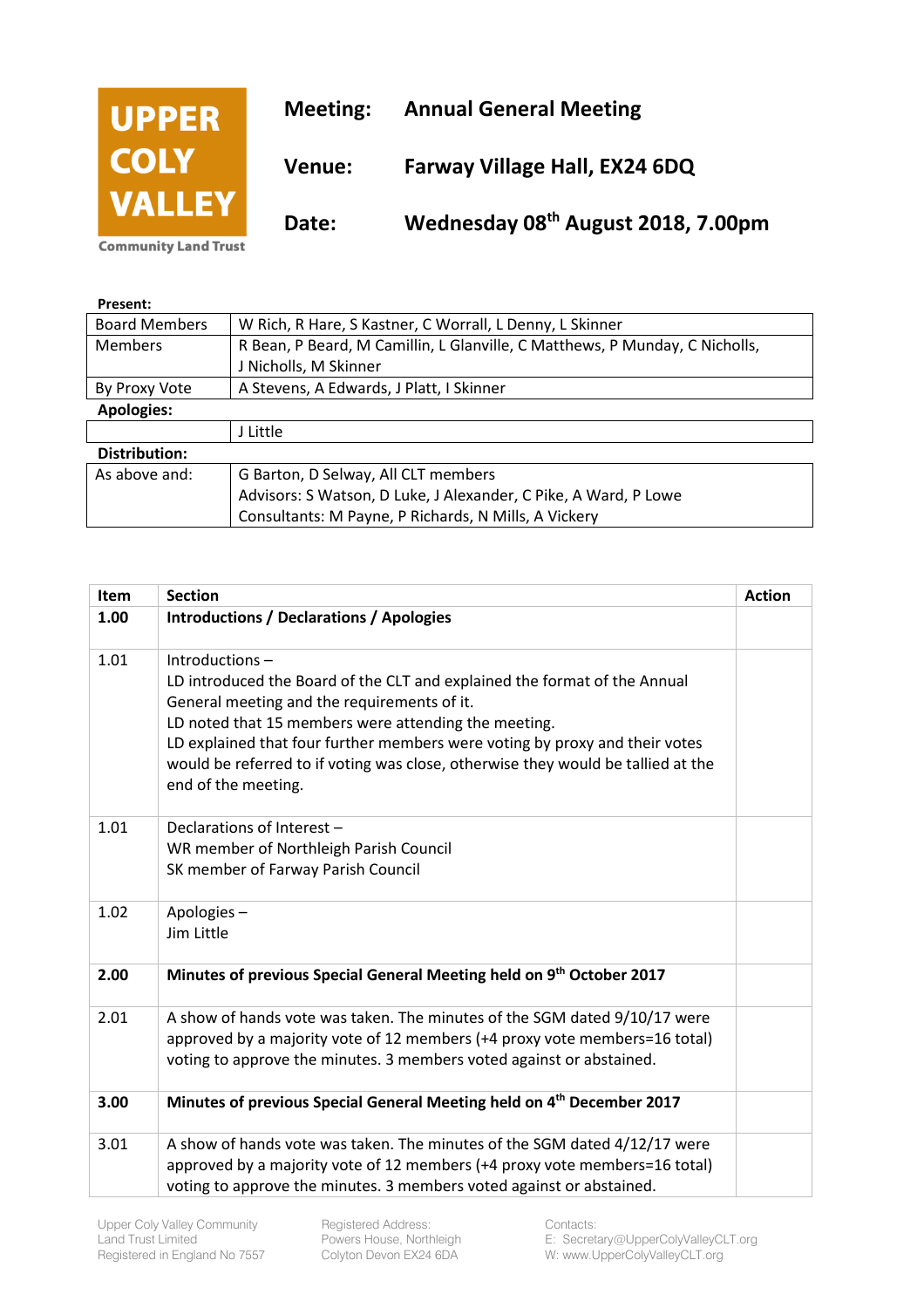| 4.00 |           | <b>Directors' Report</b>             |                                                                                |  |
|------|-----------|--------------------------------------|--------------------------------------------------------------------------------|--|
| 4.01 |           | activities to date summarised below: | The CLT Board presented a report of the progress of the Community Land Trust's |  |
| 4.02 | ٠         | 2014                                 | Process started back in 2014                                                   |  |
|      |           | AUG 2014                             | Housing Need Survey undertaken                                                 |  |
|      | ٠         | <b>MAR 2015</b>                      | Site Assessments Undertaken and Planners Feedback                              |  |
|      | ٠         | <b>JULY 2016</b>                     | Series of Meetings held to form CLT                                            |  |
|      | ٠         | <b>NOV 2016</b>                      | Open Meeting Held                                                              |  |
|      | ٠         | MAY 2017                             | UCV-CLT formally registered with the FCA                                       |  |
|      | ٠         | <b>SEPT 2017</b>                     | Consultants appointed to undertake Feasibility Study                           |  |
|      | ٠         | <b>OCT 2017</b>                      | SGM to elect the Board of Directors                                            |  |
|      | ٠         | <b>NOV 2017</b>                      | Website and Newsletters launched                                               |  |
|      | ٠         | <b>DEC 2017</b>                      | SGM meeting held                                                               |  |
|      | ٠         | <b>DEC 2017</b>                      | Housing Need Refresher Report Updated                                          |  |
|      | ٠         | <b>JAN 2018</b>                      | Site Trial pits undertaken                                                     |  |
|      | ٠         | <b>MAR 2018</b>                      | Feasibility Studies start to be returned:                                      |  |
|      |           |                                      | Topographical Survey                                                           |  |
|      |           |                                      | <b>Ecological Survey</b>                                                       |  |
|      |           |                                      | Arboricultural Survey                                                          |  |
|      |           |                                      | Site Investigation<br>$\overline{\phantom{a}}$                                 |  |
|      |           |                                      | <b>Engineering Survey</b><br>$\qquad \qquad \blacksquare$                      |  |
|      | ٠         | MAY 2018                             | Architectural Assessment Undertaken                                            |  |
|      |           | <b>JULY 2018</b>                     | Pre-App Meeting with Planners held                                             |  |
|      |           | <b>JULY 2018</b>                     | <b>Consultation Afternoon Held</b>                                             |  |
|      |           | AUG 2018                             | Annual General Meeting Held and Directors Election                             |  |
| 4.03 |           | below with approximate dates:        | The CLT Board also noted the next steps that needed to be taken summarised     |  |
| 4.04 | $\bullet$ | AUG 2018                             | Additional Funding Grants to be applied for                                    |  |
|      |           | <b>SEPT 2018</b>                     | Additional Surveys to be commissioned:                                         |  |
|      |           |                                      | Site Investigation & Drainage                                                  |  |
|      |           |                                      | <b>Traffic Survey</b>                                                          |  |
|      |           |                                      | Sub-scan                                                                       |  |
|      |           | <b>OCT 2018</b>                      | <b>Planning Application work commences</b>                                     |  |
|      |           | <b>JAN 2019</b>                      | <b>Consultation Afternoon Held</b>                                             |  |
|      |           | <b>FEB 2018</b>                      | <b>Planning Application Submitted</b>                                          |  |
| 4.05 |           |                                      | The CLT Board specifically noted the planning issues related to the proposed   |  |
|      |           | development:                         |                                                                                |  |
| 4.06 |           | <b>POLICY</b>                        |                                                                                |  |
|      |           | SUSTAINABLE                          | Strategies 3, 27 and 35<br><b>Economic Sustainability</b>                      |  |
|      |           |                                      | Social Sustainability                                                          |  |
|      |           |                                      | <b>Environmental Sustainability</b>                                            |  |
|      |           | <b>NEED</b>                          |                                                                                |  |
|      |           |                                      | Identifying People with a Connection<br>Increase members                       |  |
|      |           | <b>MEMBERS</b>                       |                                                                                |  |
|      |           |                                      |                                                                                |  |
|      |           |                                      |                                                                                |  |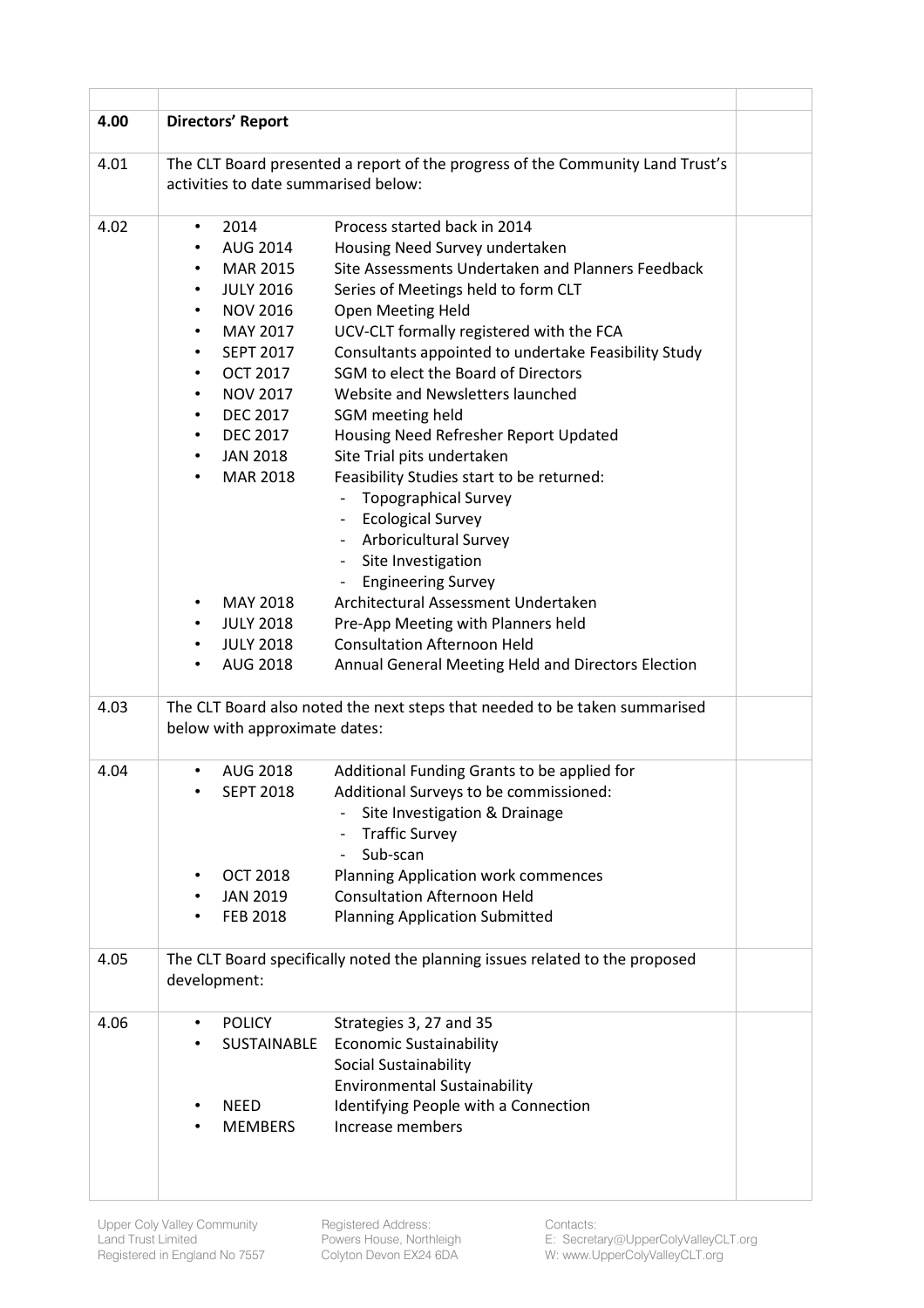| 5.00 | Approval of the Fiscal Accounts to 31 <sup>st</sup> March 2018                                                                                                                                                                                                                                                                                                                                                                                                                                                                                                                                                                                                                                                                                                                                                                          |  |
|------|-----------------------------------------------------------------------------------------------------------------------------------------------------------------------------------------------------------------------------------------------------------------------------------------------------------------------------------------------------------------------------------------------------------------------------------------------------------------------------------------------------------------------------------------------------------------------------------------------------------------------------------------------------------------------------------------------------------------------------------------------------------------------------------------------------------------------------------------|--|
| 5.01 | A show of hands vote was taken. The Fiscal Accounts to 31 <sup>st</sup> March 2018 were<br>approved by a majority vote of 11 members (+4 proxy vote members=15 total)<br>voting to approve the accounts. 4 members voted against or abstained.                                                                                                                                                                                                                                                                                                                                                                                                                                                                                                                                                                                          |  |
| 6.00 | Resolution to dispense with an audit                                                                                                                                                                                                                                                                                                                                                                                                                                                                                                                                                                                                                                                                                                                                                                                                    |  |
| 6.01 | A show of hands vote was taken. The resolution to dispense with an audit was<br>approved by a majority vote of 14 members (+4 proxy vote members=18 total)<br>voting to approve the accounts. 1 member voted against or abstained.                                                                                                                                                                                                                                                                                                                                                                                                                                                                                                                                                                                                      |  |
| 7.00 | <b>Resolutions tabled by the Members of the Society</b><br>(Received by the Society before 25 <sup>th</sup> July 2018)                                                                                                                                                                                                                                                                                                                                                                                                                                                                                                                                                                                                                                                                                                                  |  |
| 7.01 | No members Resolutions were received by the board.                                                                                                                                                                                                                                                                                                                                                                                                                                                                                                                                                                                                                                                                                                                                                                                      |  |
| 8.00 | Vote to appoint four Directors to the Board of the Upper Coly Valley<br><b>Community Land Trust.</b>                                                                                                                                                                                                                                                                                                                                                                                                                                                                                                                                                                                                                                                                                                                                    |  |
| 8.01 | The CLT Board explained the procedure for the election. The five candidates<br>made a personal statement. (G Barton and D Selway's statements were read by<br>non-standing current members of the board in their absence.) A volunteer<br>member from the meeting was requested to monitor the count. Richard Bean<br>volunteered and joined non-standing current board members SK and RH to<br>administer the count. The Board noted that any other member could also view<br>the count as it took place if they wished. LD demonstrated that the ballot box<br>was empty before taping it shut. Members were requested to come up to the<br>front of the hall and were given a ballot paper. Members casting proxy votes on<br>behalf of others were given an additional ballot paper once the proxy voting<br>form had been checked. |  |
| 8.02 | A ballot vote was held to vote for the four Directors to be elected to the Board.<br>17 ballot papers were cast and placed in the ballot box. The following votes<br>(including proxy votes) were therefore tallied:                                                                                                                                                                                                                                                                                                                                                                                                                                                                                                                                                                                                                    |  |
| 8.03 | <b>G Barton received 16 votes</b><br>L Denny received 17 votes<br>D Selway received 5 votes<br>L Skinner received 12 votes<br><b>C Worrall received 15 votes</b>                                                                                                                                                                                                                                                                                                                                                                                                                                                                                                                                                                                                                                                                        |  |
| 8.04 | The four members elected to the board were G Barton, L Denny, L Skinner and<br>C Worrall.                                                                                                                                                                                                                                                                                                                                                                                                                                                                                                                                                                                                                                                                                                                                               |  |
| 9.00 | Feedback on the Consultation Event held on 25 <sup>th</sup> July 2018 and Open Forum for<br>Discussion of the Society's Activities.                                                                                                                                                                                                                                                                                                                                                                                                                                                                                                                                                                                                                                                                                                     |  |
| 9.01 | The meeting was opened up for a general discussion about the progress of the<br>development to date. The following issues were raised by members and<br>responded to by the board:                                                                                                                                                                                                                                                                                                                                                                                                                                                                                                                                                                                                                                                      |  |
| 9.02 | P Beard queried that if the council rejects a planning application and the                                                                                                                                                                                                                                                                                                                                                                                                                                                                                                                                                                                                                                                                                                                                                              |  |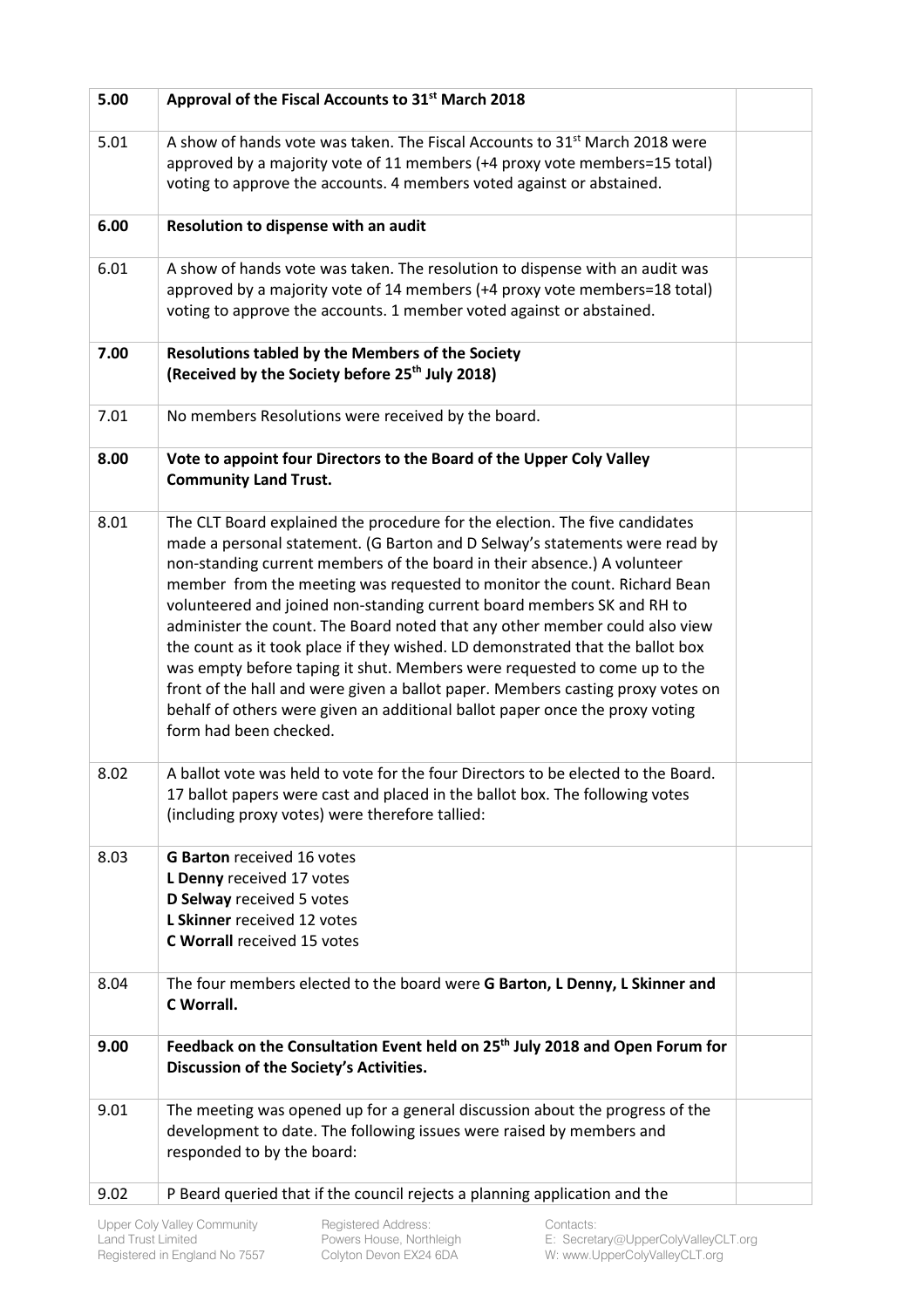|      | development doesn't go ahead, who is responsible for the grants that have<br>already been paid to the CLT.                                                                                                                                                                                                                                                                                                                                                                         |  |
|------|------------------------------------------------------------------------------------------------------------------------------------------------------------------------------------------------------------------------------------------------------------------------------------------------------------------------------------------------------------------------------------------------------------------------------------------------------------------------------------|--|
|      | The Board explained that the grants are given for specific items of work with<br>specific funding requirements at each stage. If the element of work does not<br>take place the grant is repaid to the granting organisation. If the process is not<br>successful at planning no monies received for works undertaken and expended<br>will need to be repaid to the granting organisations.                                                                                        |  |
| 9.03 | M skinner queried what would happen to the land that isn't built on due to<br>being landfill.                                                                                                                                                                                                                                                                                                                                                                                      |  |
|      | The board explained that as the young copse of trees in the middle of the field<br>may be compromised by the construction of houses it had been suggested that a<br>new copse of trees might be planted in front of the houses over the landfill area.<br>This would be beneficial in that it would assist in stabilising the ground as well as<br>affording screening to the properties. It was expected that this land would be<br>maintained by the housing association.        |  |
| 9.04 | C Matthews queried the size of the splay of the access road.                                                                                                                                                                                                                                                                                                                                                                                                                       |  |
|      | The board highlighted the engineering and traffic report that showed the size of<br>a splay required and that it would in effect remove the whole of the northern<br>hedge on the site. The Board also noted that as mitigation against this it was<br>proposed to form a new hedge along the rear line of the splay to act as a barrier<br>between the road and Chilcombe Field.                                                                                                  |  |
| 9.05 | C Matthews queried who will own the land at the front of the houses.                                                                                                                                                                                                                                                                                                                                                                                                               |  |
|      | The board noted that at the moment this was not fully resolved. There have<br>been discussions that the Housing Association would take over responsibility for<br>all of this land. Some members of the community had suggested that parts of<br>the land might be retained by Northleigh Parish Council. This proposal and the<br>precise line of demarcation needs to be discussed further and agreed between<br>Northleigh Parish Council, the CLT and the Housing Association. |  |
| 9.06 | C Matthews asked what size of trees would be planted.                                                                                                                                                                                                                                                                                                                                                                                                                              |  |
|      | The board noted that this would be something developed and proposed in the<br>landscape submission as part of the planning application.                                                                                                                                                                                                                                                                                                                                            |  |
| 9.07 | C Matthews noted that there was a bat roost in one of the large perimeter oak<br>trees on the site and would this tree be retained.                                                                                                                                                                                                                                                                                                                                                |  |
|      | The board explained that all of the perimeter trees on the site would be<br>unaffected by the development which is towards the middle of the field.                                                                                                                                                                                                                                                                                                                                |  |
| 9.08 | J Nicholls noted that the Board had highlighted that more members were<br>needed and asked if it was possible to see the current list of members.                                                                                                                                                                                                                                                                                                                                  |  |
|      | The Board responded that a list of members names (currently 50 members) was                                                                                                                                                                                                                                                                                                                                                                                                        |  |
|      | available to look at at the meeting but could not be copied or distributed for<br>Data protection reasons.                                                                                                                                                                                                                                                                                                                                                                         |  |